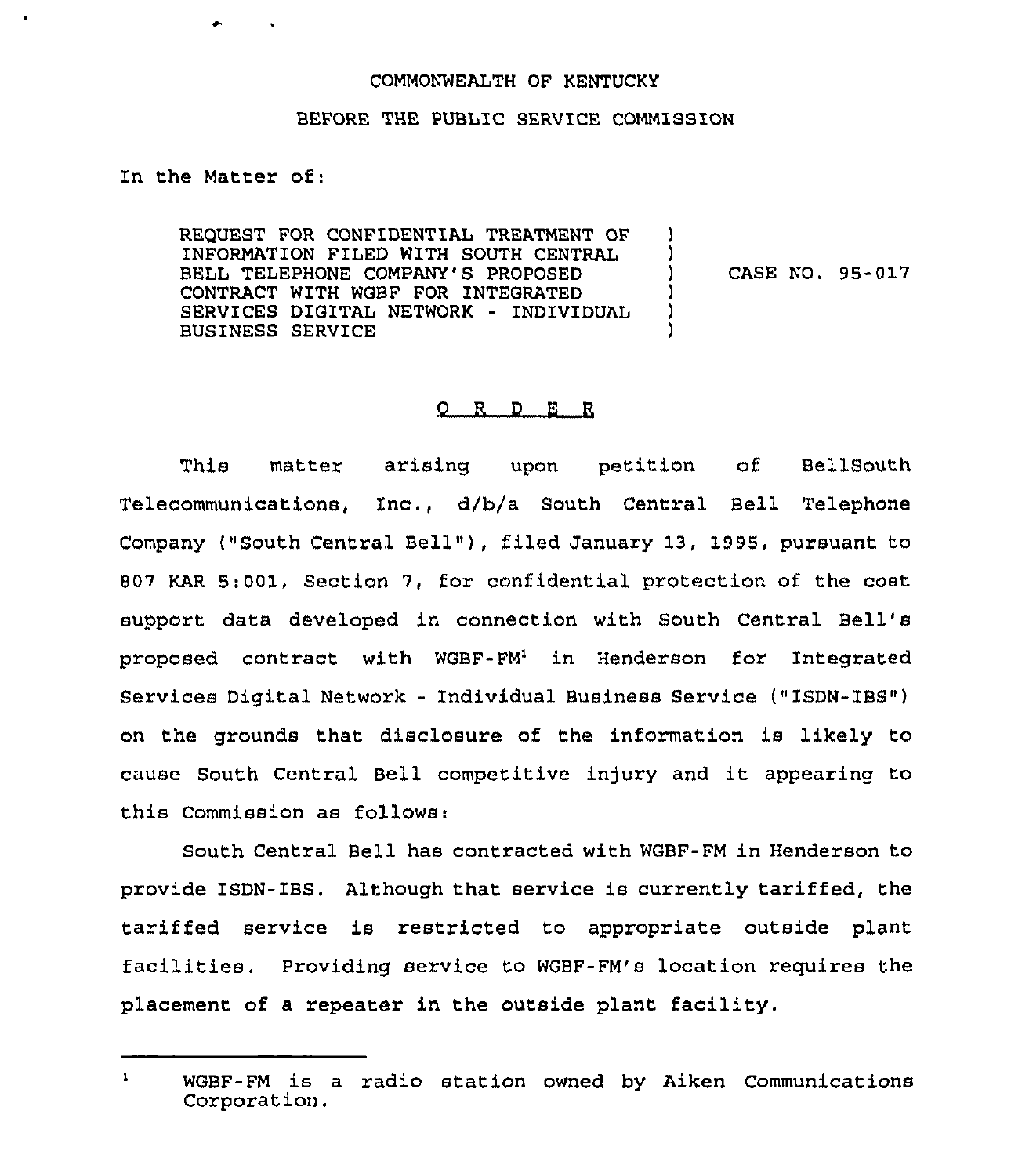The information sought to be protected is not known outside South Central Bell and is not disseminated within South Central Bell except to those employees who have a legitimate business need to know and act upon the information. South Central Bell seeks to preserve and protect the confidentiality of the information through all appropriate means, including the maintenance of appropriate security at its offices.

 $\mathbf{v} = \mathbf{v} \times \mathbf{v}$  .  $\mathbf{v} = \mathbf{v}$ 

KRS 61.872(1) requires information filed with the Commission to be available for public inspection unless specifically exempted by statute. Exemptions from this requirement are provided in KRS 61.878{1). That section of the statute exempts 11 categories of information, One category exempted in subparagraph (c) of that section is commercial information confidentially disclosed to the Commission. To qualify for that exemption, it must be established that disclosure of the information is likely to cause substantial competitive harm to the party from whom the information was obtained. To satisfy this test, the party claiming confidentiality must demonstrate actual competition and a likelihood of substantial competitive in)ury if the information is disclosed. Competitive injury occurs when disclosure of the information gives competitors an unfair business advantage.

ISDN-ZBS service allows business customers to transmit voice and data over ISDN channels through the exchange network. This service is an alternative to other local exchange service offerings, private line/data services and dedicated private line networks. South Central Bell's competitors for local exchange

-2-